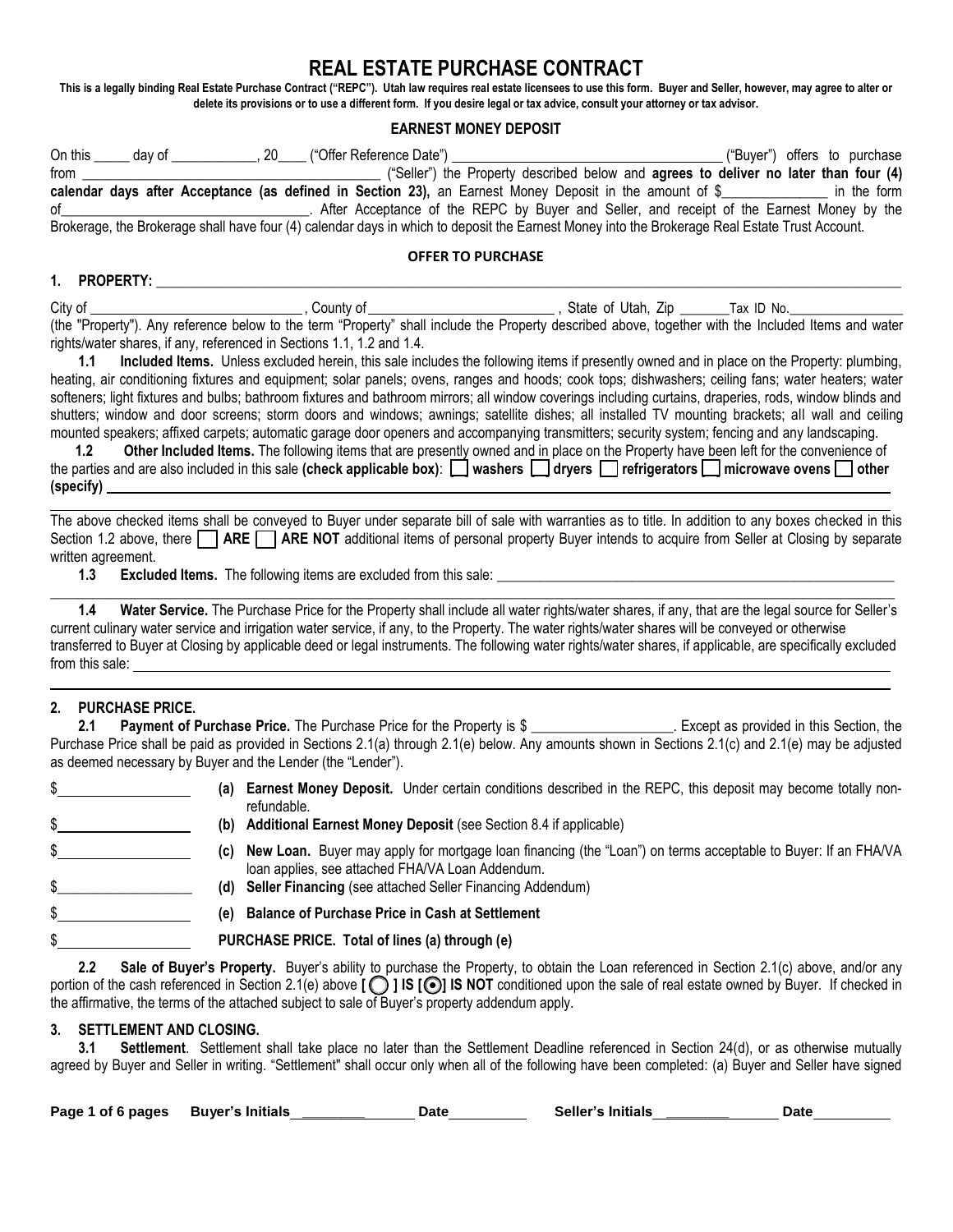and delivered to each other or to the escrow/closing office all documents required by the REPC, by the Lender, by the title insurance and escrow/closing offices, by written escrow instructions (including any split closing instructions, if applicable), or by applicable law; (b) any monies required to be paid by Buyer or Seller under these documents (except for the proceeds of any Loan) have been delivered by Buyer or Seller to the other party, or to the escrow/closing office, in the form of cash, wire transfer, cashier's check, or other form acceptable to the escrow/closing office.

**3.2 Closing**. For purposes of the REPC, "Closing" means that: (a) Settlement has been completed; (b) the proceeds of any new Loan have been delivered by the Lender to Seller or to the escrow/closing office; and (c) the applicable Closing documents have been recorded in the office of the county recorder ("Recording"). The actions described in 3.2 (b) and (c) shall be completed no later than four calendar days after Settlement.

**3.3 Possession.** Except as provided in Section 6.1(a) and (b), Seller shall deliver physical possession of the Property to Buyer as follows: **[** ] Upon Recording:  $\Box$  **Hours after Recording:**  $\Box$  Calendar Days after Rec **Hours after Recording; <u>[ ]</u> Calendar Days after Recording.** Any contracted rental of the Property prior to or after Closing, between Buyer and Seller, shall be by separate written agreement. Seller and Buyer shall each be responsible for any insurance coverage each party deems necessary for the Property including any personal property and belongings. The provisions of this Section 3.3 shall survive Closing.

#### **4. PRORATIONS / ASSESSMENTS / OTHER PAYMENT OBLIGATIONS.**

**4.1 Prorations.** All prorations, including, but not limited to, homeowner's association dues, property taxes for the current year, rents, and interest on assumed obligations, if any, shall be made as of the Settlement Deadline referenced in Section 24(d), unless otherwise agreed to in writing by the parties. Such writing could include the settlement statement. The provisions of this Section 4.1 shall survive Closing.

**4.2 Special Assessments**. Any assessments for capital improvements as approved by the homeowner's association ("HOA") (pursuant to HOA governing documents) or as assessed by a municipality or special improvement district, prior to the Settlement Deadline shall be paid for by: **Seller Buyer Split Equally Between Buyer and Seller**  $\Box$  **Other (explain)** 

## The provisions of this Section 4.2 shall survive Closing.

**4.3 Fees/Costs/Payment Obligations.**

**(a) Escrow Fees.** Unless otherwise agreed to in writing, Seller and Buyer shall each pay their respective fees charged by the escrow/closing office for its services in the settlement/closing process. The provisions of this Section 4.3(a) shall survive Closing.

**(b) Rental Deposits/Prepaid Rents.** Rental deposits (including, but not limited to, security deposits, cleaning deposits and prepaid rents) for long term lease or rental agreements, as defined in Section 6.1(a), and short-term rental bookings, as defined in Section 6.1(b), not expiring prior to Closing, shall be paid or credited by Seller to Buyer at Settlement. The provisions of this Section 4.3(b) shall survive Closing.

**(c) HOA/Other Entity Fees Due Upon Change of Ownership**. Some HOA's, special improvement districts and/or other specially planned areas, under their governing documents charge a fee that is due to such entity as a result of the transfer of title to the Property from Seller to Buyer. Such fees are sometimes referred to as transfer fees, community enhancement fees, HOA reinvestment fees, etc. (collectively referred to in this section as "change of ownership fees"). Regardless of how the change of ownership fee is titled in the applicable governing documents, if a change of ownership fee is due upon the transfer of title to the Property from Seller to Buyer, that change of ownership fee shall, at Settlement, be paid for by:

 $\Box$  Seller  $\Box$  Buyer  $\Box$  Split Equally Between Buyer and Seller  $\Box$  Other (explain)

The provisions of this Section 4.3(c) shall survive Closing.

**(d) Utility Services.** Buyer agrees to be responsible for all utilities and other services provided to the Property after the Settlement Deadline. The provisions of this Section 4.3(d) shall survive Closing.

**(e) Sales Proceeds Withholding**. The escrow/closing office is authorized and directed to withhold from Seller's proceeds at Closing, sufficient funds to pay off on Seller's behalf all mortgages, trust deeds, judgments, mechanic's liens, tax liens and warrants. The provisions of this Section 4.3(e) shall survive Closing.

**5. CONFIRMATION OF AGENCY DISCLOSURE.** Buyer and Seller acknowledge prior written receipt of agency disclosure provided by their respective agent that has disclosed the agency relationships confirmed below. At the signing of the REPC:

| Seller's Agent(s)                                     | Seller<br>both Buyer and Seller as Limited Agent(s);<br>represent(s)   |
|-------------------------------------------------------|------------------------------------------------------------------------|
| Seller's Agent(s) Utah Real Estate License Number(s): |                                                                        |
| Seller's Brokerage                                    | both Buyer and Seller as Limited Agent;<br>Seller<br>represents        |
| Seller's Brokerage Utah Real Estate License Number:   |                                                                        |
| Buyer's Agent(s)                                      | Buyer  both Buyer and Seller as Limited Agent(s);<br>, represent $(s)$ |
| Buyer's Agent(s) Utah Real Estate License Number(s):  |                                                                        |
| Buyer's Brokerage                                     | Buyer   both Buyer and Seller as a Limited Agent.<br>represents        |
| Buyer's Brokerage Utah Real Estate License Number:    |                                                                        |

#### **6. TITLE & TITLE INSURANCE.**

**6.1 Title to Property**. Seller represents that Seller has fee title to the Property and will convey marketable title to the Property to Buyer at Closing by general warranty deed. Buyer does agree to accept title to the Property subject to the contents of the Commitment for Title Insurance (the "Commitment") provided by Seller under Section 7, and as reviewed and approved by Buyer under Section 8.

**(a) Long-Term Lease or Rental Agreements.** Buyer agrees to accept title to the Property subject to any long-term tenant lease or rental agreements (meaning for periods of thirty (30) or more consecutive days) affecting the Property not expiring prior to Closing. Buyer also agrees to accept title to the Property subject to any existing rental and property management agreements affecting the Property not expiring prior to Closing.

| Page 2 of 6 pages | <b>Buver's Initials</b> | Date | Seller's Initials | Date |
|-------------------|-------------------------|------|-------------------|------|
|                   |                         |      |                   |      |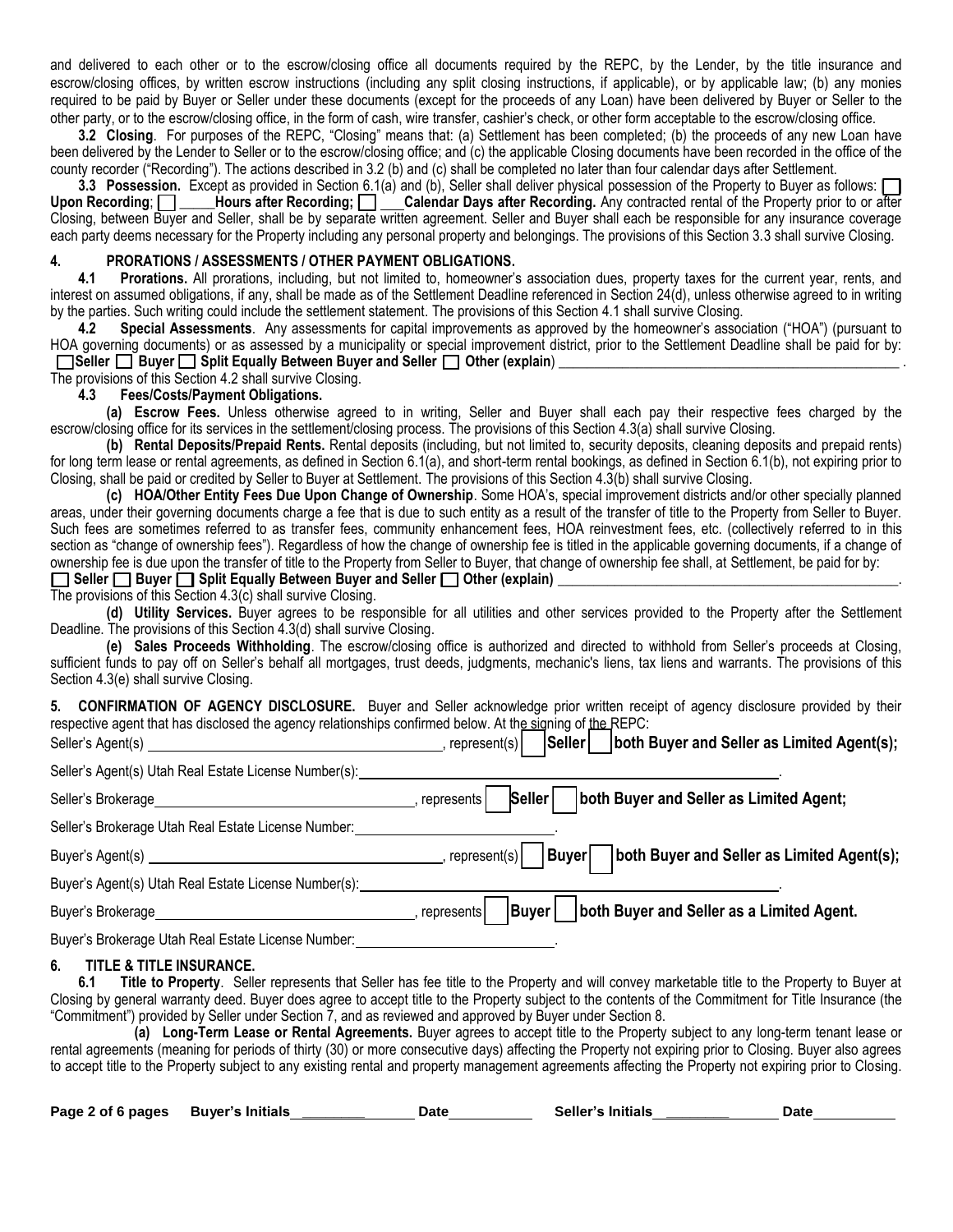The provisions of this Section 6.1(a) shall survive Closing.

**(b) Short-Term Rental Bookings.** Buyer agrees to accept title to the Property subject to any short-term rental bookings (meaning for periods of less than thirty (30) consecutive days) affecting the Property not expiring prior to Closing. The provisions of this Section 6.1(b) shall survive **Closing** 

**6.2 Title Insurance**. At Settlement, Seller agrees to pay for and cause to be issued in favor of Buyer, through the title insurance agency that issued the Commitment (the "Issuing Agent"), the most current version of the *ALTA Homeowner's Policy of Title Insurance* (the "*Homeowner's Policy*"). If the *Homeowner's Policy* is not available through the Issuing Agent, Buyer and Seller further agree as follows: (a) Seller agrees to pay for the *Homeowner's Policy* if available through any other title insurance agency selected by Buyer; (b) if the *Homeowner's Policy* is not available either through the Issuing Agent or any other title insurance agency, then Seller agrees to pay for, and Buyer agrees to accept, the most current available version of an *ALTA Owner's Policy of Title Insurance ("Owner's Policy")* available through the Issuing Agent.

**7. SELLER DISCLOSURES.** No later than the Seller Disclosure Deadline referenced in Section 24(a), Seller shall provide to Buyer the following documents in hard copy or electronic format which are collectively referred to as the "Seller Disclosures":

- (a) a written Seller property condition disclosure for the Property, completed, signed and dated by Seller as provided in Section10.3;
- (b) a *Lead-Based Paint Disclosure & Acknowledgement* for the Property, completed, signed and dated by Seller (only if the Property was built prior to 1978);
- (c) a Commitment for Title Insurance as referenced in Section 6.1;
- (d) a copy of any restrictive covenants (CC&R's), rules and regulations affecting the Property;
- (e) a copy of the most recent minutes, budget and financial statement for the homeowners' association, if any;
- (f) a copy of any long-term tenant lease or rental agreements affecting the Property not expiring prior to Closing;
- (g) a copy of any short-term rental booking schedule (as of the Seller Disclosure Deadline) for guest use of the Property after Closing;
- (h) a copy of any existing property management agreements affecting the Property;
- (i) evidence of any water rights and/or water shares referenced in Section 1.4;
- (j) written notice of any claims and/or conditions known to Seller relating to environmental problems and building or zoning code violations;
- (k) In general, the sale or other disposition of a U.S. real property interest by a foreign person is subject to income tax withholding under the *Foreign Investment in Real Property Tax Act of 1980* (FIRPTA). A "foreign person" includes a non-resident alien individual, foreign corporation, partnership, trust or estate. If FIRPTA applies to Seller, Seller is advised that Buyer or other qualified substitute may be legally required to withhold this tax at Closing. In order to avoid closing delays, if Seller is a foreign person under FIRPTA, Seller shall advise Buyer in writing; and
- $(l)$  Other (specify)

## **8. BUYER'S CONDITIONS OF PURCHASE.**

8.1 DUE DILIGENCE CONDITION. Buyer's obligation to purchase the Property: | |S| |IS NOT conditioned upon Buyer's Due Diligence as defined in this Section 8.1(a) below. This condition is referred to as the "Due Diligence Condition." If checked in the affirmative, Sections 8.1(a) through 8.1(c) apply; otherwise they do not.

**(a) Due Diligence Items.** Buyer's Due Diligence shall consist of Buyer's review and approval of the contents of the Seller Disclosures referenced in Section 7, and any other tests, evaluations and verifications of the Property deemed necessary or appropriate by Buyer, such as: the physical condition of the Property; the existence of any hazardous substances, environmental issues or geologic conditions; the square footage or acreage of the land and/or improvements; the condition of the roof, walls, and foundation; the condition of the plumbing, electrical, mechanical, heating and air conditioning systems and fixtures; the condition of all appliances; the costs and availability of homeowners' insurance and flood insurance, if applicable; water source, availability and quality; the location of property lines; regulatory use restrictions or violations; fees for services such as HOA dues, municipal services, and utility costs; convicted sex offenders residing in proximity to the Property; and any other matters deemed material to Buyer in making a decision to purchase the Property. Unless otherwise provided in the REPC, all of Buyer's Due Diligence shall be paid for by Buyer and shall be conducted by individuals or entities of Buyer's choice. Seller agrees to cooperate with Buyer's Due Diligence. Buyer agrees to pay for any damage to the Property resulting from any such inspections or tests during the Due Diligence.

**(b) Buyer's Right to Cancel or Resolve Objections.** If Buyer determines, in Buyer's sole discretion, that the results of the Due Diligence are unacceptable, Buyer may either: (i) no later than the Due Diligence Deadline referenced in Section 24(b), cancel the REPC by providing written notice to Seller, whereupon the Earnest Money Deposit shall be released to Buyer without the requirement of further written authorization from Seller; or (ii) no later than the Due Diligence Deadline referenced in Section 24(b), resolve in writing with Seller any objections Buyer has arising from Buyer's Due Diligence.

**(c) Failure to Cancel or Resolve Objections**. If Buyer fails to cancel the REPC or fails to resolve in writing with Seller any objections Buyer has arising from Buyer's Due Diligence, as provided in Section 8.1(b), Buyer shall be deemed to have waived the Due Diligence Condition, and except as provided in Sections 8.2(a) and 8.3(b)(i), the Earnest Money Deposit shall become non-refundable.

**8.2** APPRAISAL CONDITION. Buyer's obligation to purchase the Property: **15 | ISNOT** conditioned upon the Property appraising for not less than the Purchase Price. This condition is referred to as the "Appraisal Condition." If checked in the affirmative, Sections 8.2(a) and 8.2(b) apply; otherwise they do not.

**(a) Buyer's Right to Cancel.** If after completion of an appraisal by a licensed appraiser, Buyer receives written notice from the Lender or the appraiser that the Property has appraised for less than the Purchase Price (a "Notice of Appraised Value"), Buyer may cancel the REPC by providing written notice to Seller (with a copy of the Notice of Appraised Value) no later than the Financing & Appraisal Deadline referenced in Section 24(c); whereupon the Earnest Money Deposit shall be released to Buyer without the requirement of further written authorization from Seller.

**(b) Failure to Cancel.** If the REPC is not cancelled as provided in this section 8.2, Buyer shall be deemed to have waived the Appraisal

| Page 3 of 6 pages | Buyer's Initials | Date | Seller's Initials | Date |  |
|-------------------|------------------|------|-------------------|------|--|
|                   |                  |      |                   |      |  |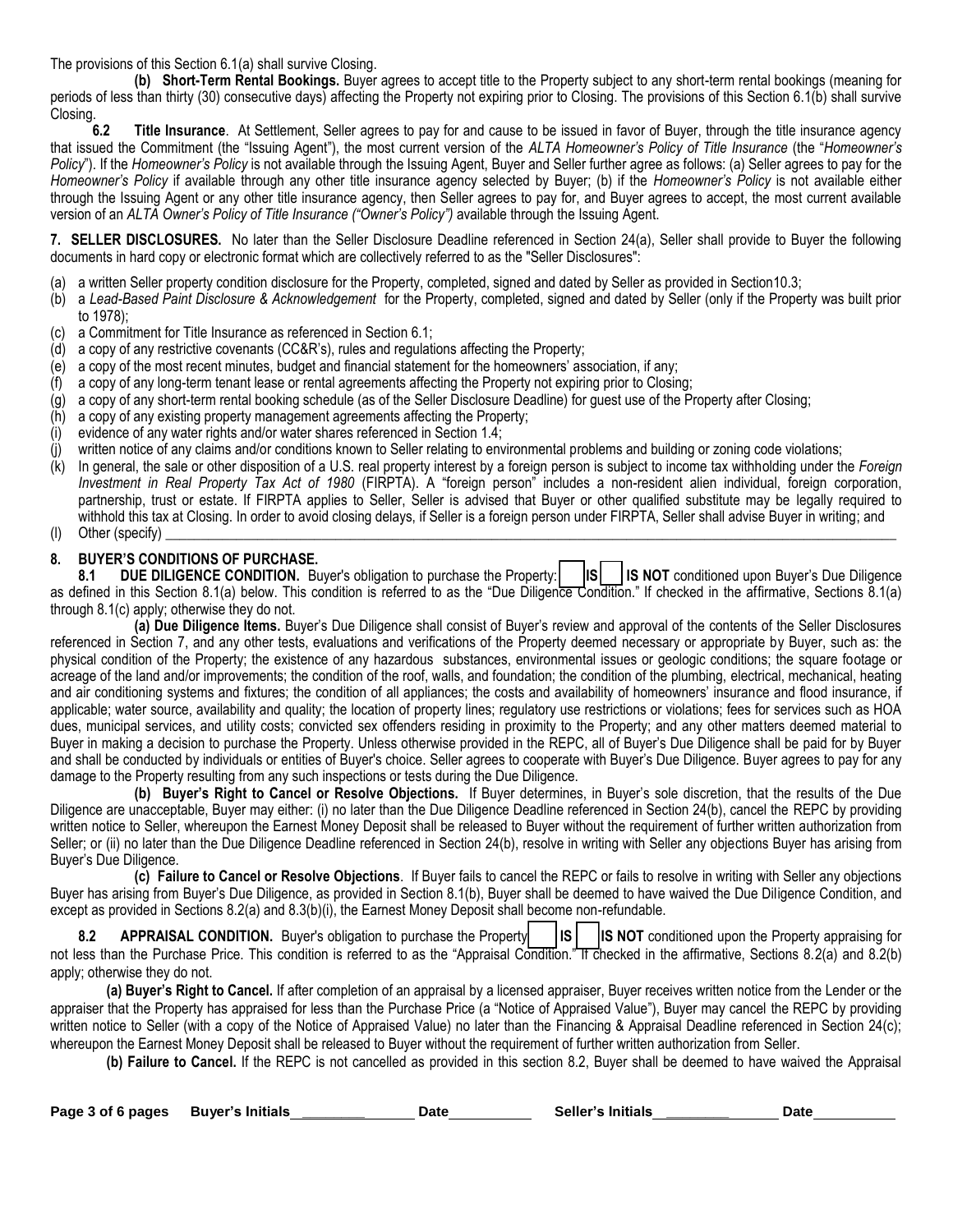Condition, and except as provided in Sections 8.1(b) and 8.3(b)(i), the Earnest Money Deposit shall become non-refundable.

## **8.3 FINANCING CONDITION. (Check Applicable Box)**

**(a) [ ] No Financing Required.** Buyer's obligation to purchase the Property **IS NOT** conditioned upon Buyer obtaining financing. If checked, Section 8.3(b) below does NOT apply.

**(b) [ ] Financing Required.** Buyer's obligation to purchase the Property **IS** conditioned upon Buyer obtaining the Loan referenced in Section 2.1(c). This Condition is referred to as the "Financing Condition." If checked, Sections 8.3(b)(i), (ii) and (iii) apply; otherwise they do not. If the REPC is not cancelled by Buyer as provided in Sections 8.1(b) or 8.2(a), then Buyer agrees to work diligently and in good faith to obtain the Loan.

**(i) Buyer's Right to Cancel Before the Financing & Appraisal Deadline.** If Buyer, in Buyer's sole discretion, is not satisfied with the terms and conditions of the Loan, Buyer may, after the Due Diligence Deadline referenced in Section 24(b), if applicable, cancel the REPC by providing written notice to Seller no later than the Financing & Appraisal Deadline referenced in Section 24(c); whereupon \$ of Buyer's Earnest Money Deposit shall be released to Seller without the requirement of further written authorization from Buyer, and the remainder of Buyer's Earnest Money Deposit shall be released to Buyer without further written authorization from Seller.

**(ii) Buyer's Right to Cancel After the Financing & Appraisal Deadline.** If after expiration of the Financing & Appraisal Deadline referenced in Section 24(c), Buyer fails to obtain the Loan, meaning that the proceeds of the Loan have not been delivered by the Lender to the escrow/closing office as required under Section 3.2, then Buyer shall not be obligated to purchase the Property and Buyer or Seller may cancel the REPC by providing written notice to the other party.

**(iii) Earnest Money Deposit(s) Released to Seller.** If the REPC is cancelled as provided in Section 8.3(b)(ii), Buyer agrees that all of Buyer's Earnest Money Deposit, or Deposits, if applicable (see Section 8.4 below), shall be released to Seller without the requirement of further written authorization from Buyer. Seller agrees to accept, as Seller's exclusive remedy, the Earnest Money Deposit, or Deposits, if applicable, as liquidated damages. Buyer and Seller agree that liquidated damages would be difficult and impractical to calculate, and the Earnest Money Deposit, or Deposits, if applicable, is a fair and reasonable estimate of Seller's damages in the event Buyer fails to obtain the Loan.

**8.4 ADDITIONAL EARNEST MONEY DEPOSIT.** If the REPC has not been previously canceled by Buyer as provided in Sections 8.1, 8.2 or 8.3, as applicable, then no later than the Due Diligence Deadline, or the Financing & Appraisal Deadline, whichever is later, Buyer: **WILL** WILL **NOT** deliver to the Buyer's Brokerage, an Additional Earnest Money Deposit in the amount of \$ The Earnest Money Deposit and the Additional Earnest Money Deposit, if applicable, are sometimes referred to herein as the "Deposits". The Earnest Money Deposit, or Deposits, if applicable, shall be credited toward the Purchase Price at Closing.

| 9. ADDENDA. There   ARE   ARE NOT addenda to the REPC containing additional terms. If there are, the terms of the following addenda are |  |  |  |                                                |
|-----------------------------------------------------------------------------------------------------------------------------------------|--|--|--|------------------------------------------------|
| incorporated into the REPC by this reference: <b>Addendum No.</b>                                                                       |  |  |  | Seller Financing Addendum FHA/VA Loan Addendum |
| Other (specify)                                                                                                                         |  |  |  |                                                |

## **10. HOME WARRANTY PLAN / AS-IS CONDITION OF PROPERTY.**

10.1 **Home Warranty Plan.** A one-year Home Warranty Plan **WILL** WILL NOT be included in this transaction. If included, the Home Warranty Plan shall be ordered by **Buyer Seller** and shall be issued by a company selected by **Buyer Seller**. The cost of the Home Warranty Plan shall not exceed  $\sqrt{s}$  and shall be paid for at Settlement by **Buyer** Seller.

**10.2 Condition of Property/Buyer Acknowledgements.** Buyer acknowledges and agrees that in reference to the physical condition of the Property: (a) Buyer is purchasing the Property in its "As-Is" condition without expressed or implied warranties of any kind; (b) Buyer shall have, during Buyer's Due Diligence as referenced in Section 8.1, an opportunity to completely inspect and evaluate the condition of the Property; and (c) if based on the Buyer's Due Diligence, Buyer elects to proceed with the purchase of the Property, Buyer is relying wholly on Buyer's own judgment and that of any contractors or inspectors engaged by Buyer to review, evaluate and inspect the Property. The provisions of Section 10.2 shall survive Closing.

**10.3 Condition of Property/Seller Acknowledgements**. Seller acknowledges and agrees that in reference to the physical condition of the Property, Seller agrees to: (a) disclose in writing to Buyer defects in the Property known to Seller that materially affect the value of the Property that cannot be discovered by a reasonable inspection by an ordinary prudent Buyer; (b) carefully review, complete, and provide to Buyer a written Seller property condition disclosure as stated in Section 7(a); (c) deliver the Property to Buyer in substantially the same general condition as it was on the date of Acceptance, as defined in Section 23, ordinary wear and tear excepted; (d) deliver the Property to Buyer in broom-clean condition and free of debris and personal belongings; and (e) repair any Seller or tenant moving-related damage to the Property at Seller's expense*.* The provisions of Section 10.3 shall survive Closing.

**11. FINAL PRE-SETTLEMENT WALK-THROUGH INSPECTION.** No earlier than seven (7) calendar days prior to Settlement, and upon reasonable notice and at a reasonable time, Buyer may conduct a final pre-Settlement walk-through inspection of the Property to determine only that the Property is "as represented," meaning that the items referenced in Sections 1.1, 1.2 and 8.1(b)(ii) ("the items") are respectively present, repaired or corrected as agreed. The failure to conduct a walk-through inspection or to claim that an item is not as represented shall not constitute a waiver by Buyer of the right to receive, on the date of possession, the items as represented.

**12. CHANGES DURING TRANSACTION.** Seller agrees that except as provided in Section 12.5 below, from the date of Acceptance until the date of Closing the following additional items apply:

**12.1 Alterations/Improvements to the Property.** No substantial alterations or improvements to the Property shall be made or undertaken without prior written consent of Buyer.

**12.2 Financial Encumbrances/Changes to Legal Title.** No further financial encumbrances to the Property shall be made, and no changes in

| Page 4 of 6 pages | <b>Buyer's Initials</b> | <b>Date</b> | Seller's Initials | Date |
|-------------------|-------------------------|-------------|-------------------|------|
|-------------------|-------------------------|-------------|-------------------|------|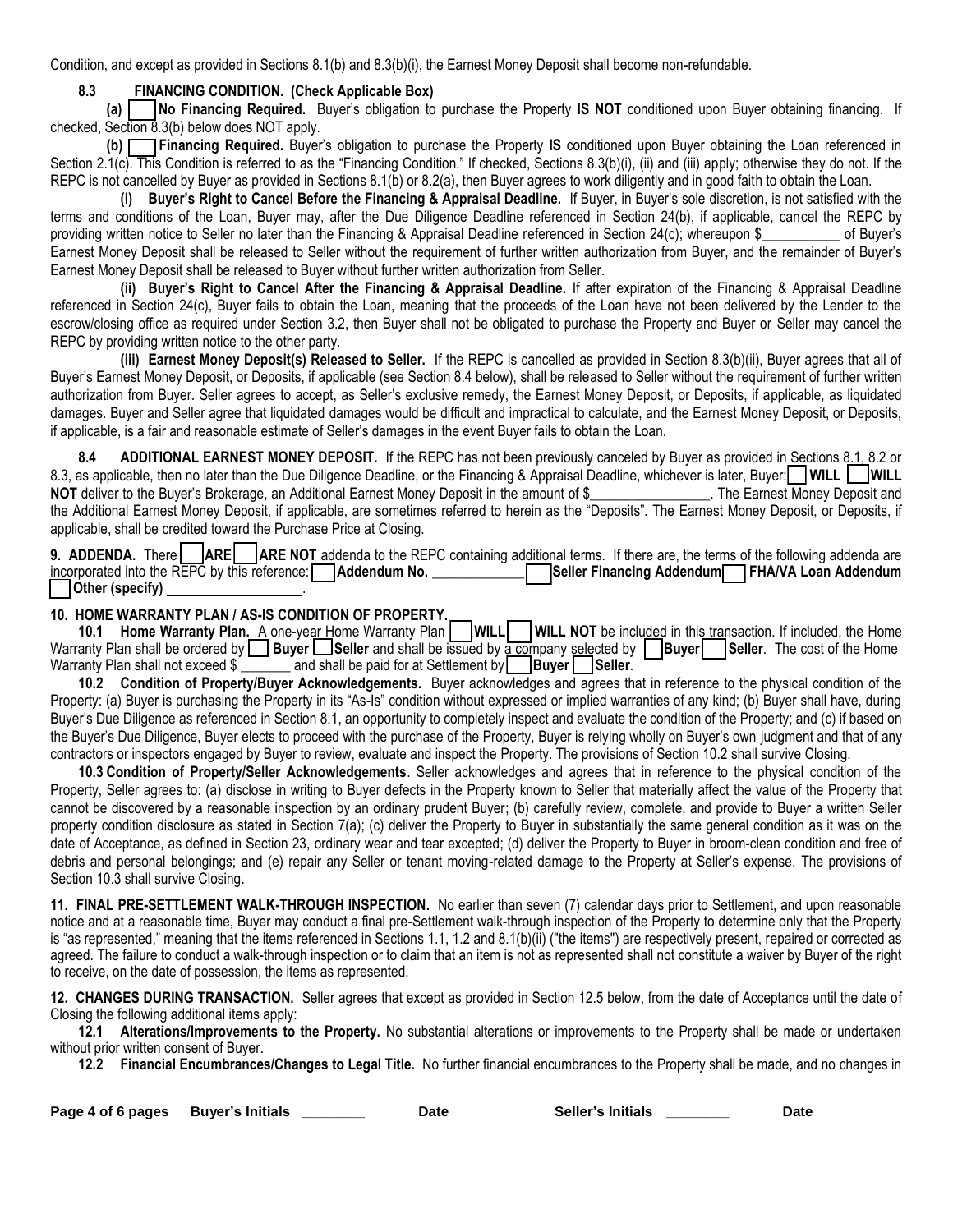the legal title to the Property shall be made without the prior written consent of Buyer.

**12.3 Property Management Agreements.** No changes to any existing property management agreements shall be made and no new property management agreements may be entered into without the prior written consent of Buyer.

**12.4 Long-Term Lease or Rental Agreements.** No changes to any existing tenant lease or rental agreements shall be made and no new long-term lease or rental agreements, as defined in Section 6.1(a), may be entered into without the prior written consent of Buyer.

**12.5 Short-Term Rental Bookings.** If the Property is made available for short-term rental bookings as defined in Section 6.1(b), Seller **MAY NOT** after the Seller Disclosure Deadline continue to accept short-term rental bookings for guest use of the property without the prior written consent of Buyer.

**13. AUTHORITY OF SIGNERS.** If Buyer or Seller is a corporation, partnership, trust, estate, limited liability company or other entity, the person signing the REPC on its behalf warrants his or her authority to do so and to bind Buyer and Seller.

**14. COMPLETE CONTRACT.** The REPC together with its addenda, any attached exhibits, and Seller Disclosures (collectively referred to as the "REPC"), constitutes the entire contract between the parties and supersedes and replaces any and all prior negotiations, representations, warranties, understandings or contracts between the parties whether verbal or otherwise. The REPC cannot be changed except by written agreement of the parties.

15. MEDIATION. Any dispute relating to the REPC arising prior to or after Closing: **| SHALL | MAY AT THE OPTION OF THE PARTIES** first be submitted to mediation. Mediation is a process in which the parties meet with an impartial person who helps to resolve the dispute informally and confidentially. Mediators cannot impose binding decisions. The parties to the dispute must agree before any settlement is binding. The parties will jointly appoint an acceptable mediator and share equally in the cost of such mediation. If mediation fails, the other procedures and remedies available under the REPC shall apply. Nothing in this Section 15 prohibits any party from seeking emergency legal or equitable relief, pending mediation. The provisions of this Section 15 shall survive Closing.

#### **16. DEFAULT.**

**16.1 Buyer Default**. If Buyer defaults, Seller may elect one of the following remedies: (a) cancel the REPC and retain the Earnest Money Deposit, or Deposits, if applicable, as liquidated damages; (b) maintain the Earnest Money Deposit, or Deposits, if applicable, in trust and sue Buyer to specifically enforce the REPC; or (c) return the Earnest Money Deposit, or Deposits, if applicable, to Buyer and pursue any other remedies available at law.

**16.2 Seller Default**. If Seller defaults, Buyer may elect one of the following remedies: (a) cancel the REPC, and in addition to the return of the Earnest Money Deposit, or Deposits, if applicable, Buyer may elect to accept from Seller, as liquidated damages, a sum equal to the Earnest Money Deposit, or Deposits, if applicable; or (b) maintain the Earnest Money Deposit, or Deposits, if applicable, in trust and sue Seller to specifically enforce the REPC; or (c) accept a return of the Earnest Money Deposit, or Deposits, if applicable, and pursue any other remedies available at law. If Buyer elects to accept liquidated damages, Seller agrees to pay the liquidated damages to Buyer upon demand.

**17. ATTORNEY FEES AND COSTS/GOVERNING LAW.** In the event of litigation or binding arbitration arising out of the transaction contemplated by the REPC, the prevailing party shall be entitled to costs and reasonable attorney fees. However, attorney fees shall not be awarded for participation in mediation under Section 15. This contract shall be governed by and construed in accordance with the laws of the State of Utah. The provisions of this Section 17 shall survive Closing.

**18. NOTICES.** Except as provided in Section 23, all notices required under the REPC must be: (a) in writing; (b) signed by the Buyer or Seller giving notice; and (c) received by the Buyer or the Seller, or their respective agent, or by the brokerage firm representing the Buyer or Seller, no later than the applicable date referenced in the REPC.

**19. NO ASSIGNMENT**. The REPC and the rights and obligations of Buyer hereunder, are personal to Buyer. The REPC may not be assigned by Buyer without the prior written consent of Seller. Provided, however, the transfer of Buyer's interest in the REPC to any business entity in which Buyer holds a legal interest, including, but not limited to, a family partnership, family trust, limited liability company, partnership, or corporation (collectively referred to as a "Permissible Transfer"), shall not be treated as an assignment by Buyer that requires Seller's prior written consent. Furthermore, the inclusion of "and/or assigns" or similar language on the line identifying Buyer on the first page of the REPC shall constitute Seller's written consent only to a Permissible Transfer.

## **20. INSURANCE & RISK OF LOSS.**

**20.1 Insurance Coverage.** As of Closing, Buyer shall be responsible to obtain casualty and liability insurance coverage on the Property in amounts acceptable to Buyer and Buyer's Lender, if applicable.

**20.2 Risk of Loss**. If prior to Closing, any part of the Property is damaged or destroyed by fire, vandalism, flood, earthquake, or act of God, the risk of such loss or damage shall be borne by Seller; provided however, that if the cost of repairing such loss or damage would exceed ten percent (10%) of the Purchase Price referenced in Section 2, either Seller or Buyer may elect to cancel the REPC by providing written notice to the other party, in which instance the Earnest Money Deposit, or Deposits, if applicable, shall be returned to Buyer.

**21. TIME IS OF THE ESSENCE.** Time is of the essence regarding the dates set forth in the REPC. Extensions must be agreed to in writing by all parties. Unless otherwise explicitly stated in the REPC: (a) performance under each Section of the REPC which references a date shall absolutely be required by 5:00 PM Mountain Time on the stated date; and (b) the term "days" and "calendar days" shall mean calendar days and shall be counted beginning on the day following the event which triggers the timing requirement (e.g. Acceptance). Performance dates and times referenced herein shall not be binding upon title companies, lenders, appraisers and others not parties to the REPC, except as otherwise agreed to in writing by such nonparty.

| Page 5 of 6 pages | <b>Buyer's Initials</b> | Date | <b>Seller's Initials</b> | Date |
|-------------------|-------------------------|------|--------------------------|------|
|                   |                         |      |                          |      |